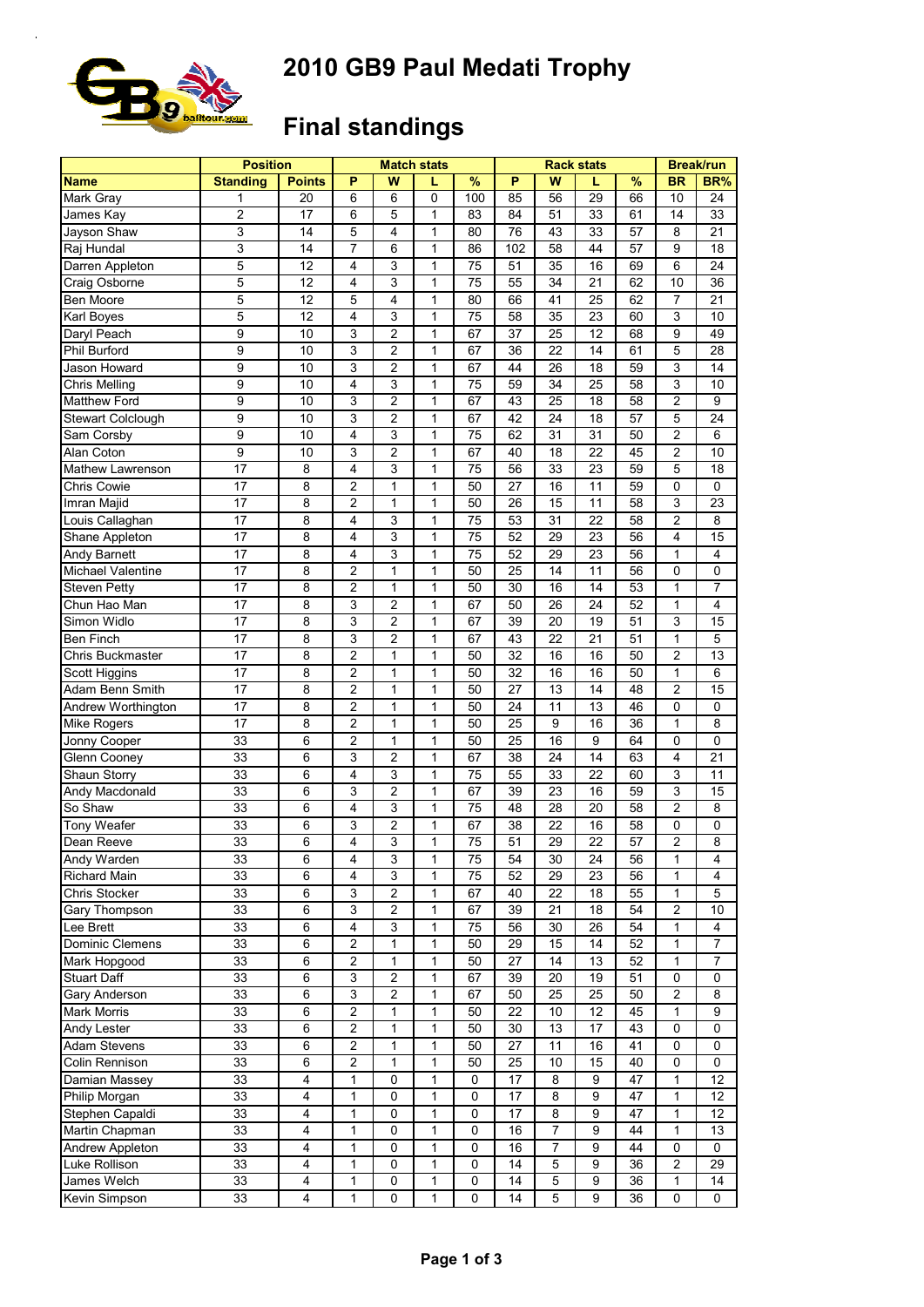

# **2010 GB9 Paul Medati Trophy**

## **Final standings**

|                        | <b>Position</b> |                         |                |                | <b>Match stats</b> |             |                 | <b>Rack stats</b> | <b>Break/run</b> |                 |                |                |
|------------------------|-----------------|-------------------------|----------------|----------------|--------------------|-------------|-----------------|-------------------|------------------|-----------------|----------------|----------------|
| <b>Name</b>            | <b>Standing</b> | <b>Points</b>           | P              | W              |                    | $\%$        | P               | W                 | L                | $\frac{9}{6}$   | <b>BR</b>      | BR%            |
| Paul Williams          | 33              | 4                       | 1              | 0              | 1                  | 0           | 14              | 5                 | 9                | 36              | 0              | 0              |
| Kevin Uzzell           | 33              | 4                       | 1              | 0              | 1                  | 0           | 12              | 3                 | 9                | 25              | 0              | 0              |
| Matthew Hyden          | 65              | $\overline{4}$          | 3              | $\overline{c}$ | 1                  | 67          | 41              | 25                | 16               | 61              | 1              | 5              |
| Ralph Winfield         | 65              | 4                       | $\overline{c}$ | 1              | 1                  | 50          | 29              | 17                | 12               | 59              | 0              | $\mathbf 0$    |
| Simon Clarke           | 65              | 4                       | $\overline{2}$ | 1              | 1                  | 50          | 27              | 15                | 12               | 56              | $\mathbf{1}$   | $\overline{7}$ |
| Simon D'Vali           | 65              | 4                       | 3              | $\overline{c}$ | 1                  | 67          | 38              | 21                | 17               | 55              | $\mathbf{1}$   | 5              |
| Roy Kimberley          | 65              | 4                       | $\overline{c}$ | 1              | 1                  | 50          | 31              | 16                | 15               | 52              | 0              | $\mathbf 0$    |
| Lee Mager              | 65              | 4                       | 3              | 2              | 1                  | 67          | 41              | 21                | 20               | 51              | 0              | $\mathbf 0$    |
| James East             | 65              | $\overline{4}$          | $\overline{2}$ | 1              | $\mathbf{1}$       | 50          | 33              | 16                | 17               | 48              | $\mathbf{1}$   | 6              |
| Gary Bullocke          | 65              | 4                       | $\overline{c}$ | 1              | $\mathbf{1}$       | 50          | 33              | 16                | $\overline{17}$  | 48              | $\mathbf 0$    | $\mathbf 0$    |
| Naveed Hussain         | 65              | 4                       | $\overline{2}$ | 1              | 1                  | 50          | 30              | 14                | 16               | 47              | $\mathbf{1}$   | $\overline{7}$ |
| Caroline Walch         | 65              | $\overline{4}$          | $\overline{2}$ | 1              | 1                  | 50          | 24              | 11                | 13               | 46              | 0              | $\mathbf 0$    |
| Mark Foster            | 65              | 4                       | 3              | $\overline{c}$ | 1                  | 67          | 39              | 18                | 21               | 46              | 0              | 0              |
| Alan Millership        | 65              | 3                       | 1              | 0              | 1                  | 0           | $\overline{17}$ | 8                 | 9                | 47              | $\mathbf 0$    | $\mathbf 0$    |
| Aslam Abubaker         | 65              | 3                       | $\mathbf{1}$   | 0              | 1                  | 0           | 17              | 8                 | 9                | 47              | 0              | $\mathbf 0$    |
| Louis Clarke           | 65              | 3                       | $\mathbf{1}$   | 0              | 1                  | 0           | 17              | 8                 | 9                | 47              | 0              | $\mathbf 0$    |
| Jonathan Mathers       | 65              | 3                       | $\mathbf{1}$   | 0              | 1                  | 0           | 16              | $\overline{7}$    | 9                | 44              | $\overline{2}$ | 25             |
|                        |                 |                         |                |                |                    |             |                 |                   | 9                |                 |                |                |
| <b>Brett Armer</b>     | 65              | $\mathsf 3$             | 1              | 0              | 1                  | 0           | 15              | 6                 |                  | 40              | 0              | $\mathbf 0$    |
| David Hopkin           | 65              | 3                       | 1              | 0              | 1                  | 0           | 15              | 6                 | 9                | 40              | 0              | 0              |
| Darren Saxby           | 65              | 3                       | $\mathbf{1}$   | 0              | $\mathbf{1}$       | $\mathbf 0$ | 14              | 5                 | 9                | 36              | $\mathbf{1}$   | 14             |
| <b>Adam Collins</b>    | 65              | 3                       | $\mathbf{1}$   | 0              | $\mathbf{1}$       | 0           | 14              | 5                 | 9                | 36              | 0              | $\mathbf 0$    |
| Lawrence Hinrichs      | 65              | 3                       | $\mathbf{1}$   | 0              | 1                  | 0           | 14              | 5                 | 9                | 36              | 0              | $\mathbf 0$    |
| Roger Haddon           | 65              | 3                       | $\mathbf{1}$   | 0              | 1                  | $\mathbf 0$ | 14              | 5                 | 9                | 36              | 0              | $\mathbf 0$    |
| Paul Edwards           | 65              | $\mathsf 3$             | $\mathbf{1}$   | 0              | 1                  | 0           | 13              | 4                 | 9                | 31              | $\mathbf{1}$   | 15             |
| Dan Lim                | 65              | $\mathsf 3$             | 1              | 0              | 1                  | 0           | 13              | 4                 | 9                | 31              | $\mathbf 0$    | $\mathbf 0$    |
| Dave Simmonds          | 65              | 3                       | 1              | 0              | 1                  | 0           | 13              | 4                 | 9                | 31              | 0              | $\mathbf 0$    |
| Mark Hughes            | 65              | 3                       | $\mathbf{1}$   | 0              | $\mathbf{1}$       | 0           | 13              | 4                 | 9                | 31              | $\mathbf 0$    | $\mathbf 0$    |
| <b>Neil Cummins</b>    | 65              | $\mathsf 3$             | $\mathbf{1}$   | 0              | $\mathbf{1}$       | $\mathbf 0$ | 13              | 4                 | 9                | 31              | $\pmb{0}$      | $\mathbf 0$    |
| Neil Margossian        | 65              | 3                       | 1              | 0              | 1                  | 0           | $\overline{13}$ | 4                 | 9                | $\overline{31}$ | 0              | $\mathbf 0$    |
| Tony Southern          | 65              | 3                       | 1              | 0              | 1                  | 0           | 13              | 4                 | 9                | 31              | 0              | 0              |
| Dave Nelson            | 65              | 3                       | 1              | 0              | $\mathbf{1}$       | $\mathbf 0$ | 12              | 3                 | 9                | 25              | $\pmb{0}$      | $\mathbf 0$    |
| David Carter           | 65              | 3                       | $\mathbf 1$    | 0              | 1                  | 0           | 12              | 3                 | 9                | 25              | 0              | $\mathbf 0$    |
| Lee Hersev             | 65              | 3                       | $\mathbf{1}$   | 0              | 1                  | $\mathbf 0$ | 11              | $\overline{2}$    | 9                | 18              | 0              | $\mathbf 0$    |
| Liam Wilson            | 65              | $\mathsf 3$             | $\mathbf{1}$   | 0              | $\mathbf{1}$       | $\mathbf 0$ | 11              | $\overline{2}$    | 9                | 18              | 0              | $\mathbf 0$    |
| <b>Mark Collins</b>    | 97              | $\mathsf 3$             | $\overline{2}$ | 1              | 1                  | 50          | 23              | 12                | 11               | 52              | $\mathbf{1}$   | 9              |
| Kieran Tunney          | 97              | 3                       | $\overline{2}$ | 1              | 1                  | 50          | 25              | 12                | 13               | 48              | $\mathbf{1}$   | 8              |
| Joe Wetherell          | 97              | 3                       | $\mathbf{1}$   | 0              | $\mathbf{1}$       | 0           | 17              | 8                 | 9                | 47              | 0              | $\mathbf 0$    |
| Craig Chiddy           | 97              | 3                       | $\overline{2}$ | 1              | $\mathbf{1}$       | 50          | 29              | 13                | 16               | 45              | $\mathbf{1}$   | $\overline{7}$ |
| <b>Dylan Thomas</b>    | 97              | 3                       | 1              | 0              | 1                  | $\mathbf 0$ | 12              | 3                 | 9                | 25              | 0              | $\mathbf 0$    |
| <b>Adam Shaw</b>       | 97              | 2                       | 1              | 0              | 1                  | 0           | 17              | 8                 | 9                | 47              | 1              | 12             |
| Douglas Isaac          | 97              | $\overline{c}$          | 1              | 0              | 1                  | 0           | 17              | 8                 | 9                | 47              | 1              | 12             |
| Derek Sim              | 97              | $\overline{2}$          | 1              | 0              | 1                  | 0           | 17              | 8                 | 9                | 47              | $\pmb{0}$      | 0              |
| Rob Jude               | 97              | $\overline{c}$          | $\mathbf{1}$   | 0              | $\mathbf{1}$       | 0           | 17              | 8                 | 9                | 47              | 0              | 0              |
| Martinho Correia       | 97              | $\overline{c}$          | $\mathbf{1}$   | 0              | $\mathbf{1}$       | 0           | 16              | $\overline{7}$    | 9                | 44              | $\mathbf{1}$   | 13             |
| James Lawless          | 97              | $\overline{2}$          | 1              | 0              | 1                  | 0           | 16              | $\overline{7}$    | 9                | 44              | $\pmb{0}$      | 0              |
| Peter Barker           | 97              | $\boldsymbol{2}$        | 1              | 0              | 1                  | 0           | 16              | $\overline{7}$    | 9                | 44              | 0              | 0              |
| Courtney Symons        | 97              | $\boldsymbol{2}$        | 1              | 0              | 1                  | 0           | 15              | 6                 | 9                | 40              | 0              | 0              |
| James O'malley         | 97              | $\overline{2}$          | 1              | 0              | 1                  | 0           | 15              | 6                 | 9                | 40              | $\pmb{0}$      | 0              |
| <b>Michael Brisley</b> | 97              | $\overline{2}$          | $\mathbf{1}$   | 0              | 1                  | 0           | 15              | $\,6\,$           | 9                | 40              | $\pmb{0}$      | 0              |
| Alexander Kontaroudis  | 97              | $\overline{2}$          | 1              | 0              | 1                  | 0           | 14              | 5                 | 9                | 36              | $\pmb{0}$      | $\mathbf 0$    |
| Arfan Dad              | 97              | $\overline{2}$          | $\mathbf{1}$   | 0              |                    | 0           | 13              | 4                 | 9                |                 | $\overline{2}$ | 31             |
|                        |                 |                         |                |                | 1                  |             |                 |                   |                  | 31              |                |                |
| Carl Smith             | 97              | $\overline{\mathbf{c}}$ | 1              | 0              | $\mathbf{1}$       | 0           | 13              | 4                 | 9                | 31              | 0              | 0              |
| John Rathbone          | 97              | $\boldsymbol{2}$        | 1              | 0              | 1                  | 0           | 13              | 4                 | 9                | 31              | $\pmb{0}$      | 0              |
| Lee Lawrence           | 97              | $\overline{c}$          | $\mathbf{1}$   | 0              | $\mathbf{1}$       | 0           | 13              | 4                 | 9                | 31              | 0              | 0              |
| Martyn Royce           | 97              | $\overline{c}$          | $\mathbf{1}$   | 0              | $\mathbf{1}$       | 0           | 13              | 4                 | 9                | 31              | 0              | 0              |
| Chaz Roncari           | 97              | $\overline{c}$          | 1              | 0              | $\mathbf{1}$       | 0           | 12              | 3                 | 9                | 25              | $\mathbf{1}$   | 17             |
| Benji Buckley          | 97              | $\overline{\mathbf{c}}$ | 1              | 0              | 1                  | 0           | 12              | 3                 | 9                | 25              | 0              | 0              |
| Kevin Kelleher         | 97              | $\overline{c}$          | 1              | 0              | 1                  | 0           | 12              | 3                 | 9                | 25              | 0              | 0              |
| Marc Johnson           | 97              | $\overline{\mathbf{c}}$ | $\mathbf{1}$   | 0              | $\mathbf{1}$       | $\mathbf 0$ | 12              | 3                 | 9                | 25              | $\pmb{0}$      | 0              |
| Dean Thompson          | 97              | $\overline{c}$          | $\mathbf{1}$   | 0              | 1                  | 0           | 11              | $\overline{c}$    | 9                | 18              | 0              | 0              |